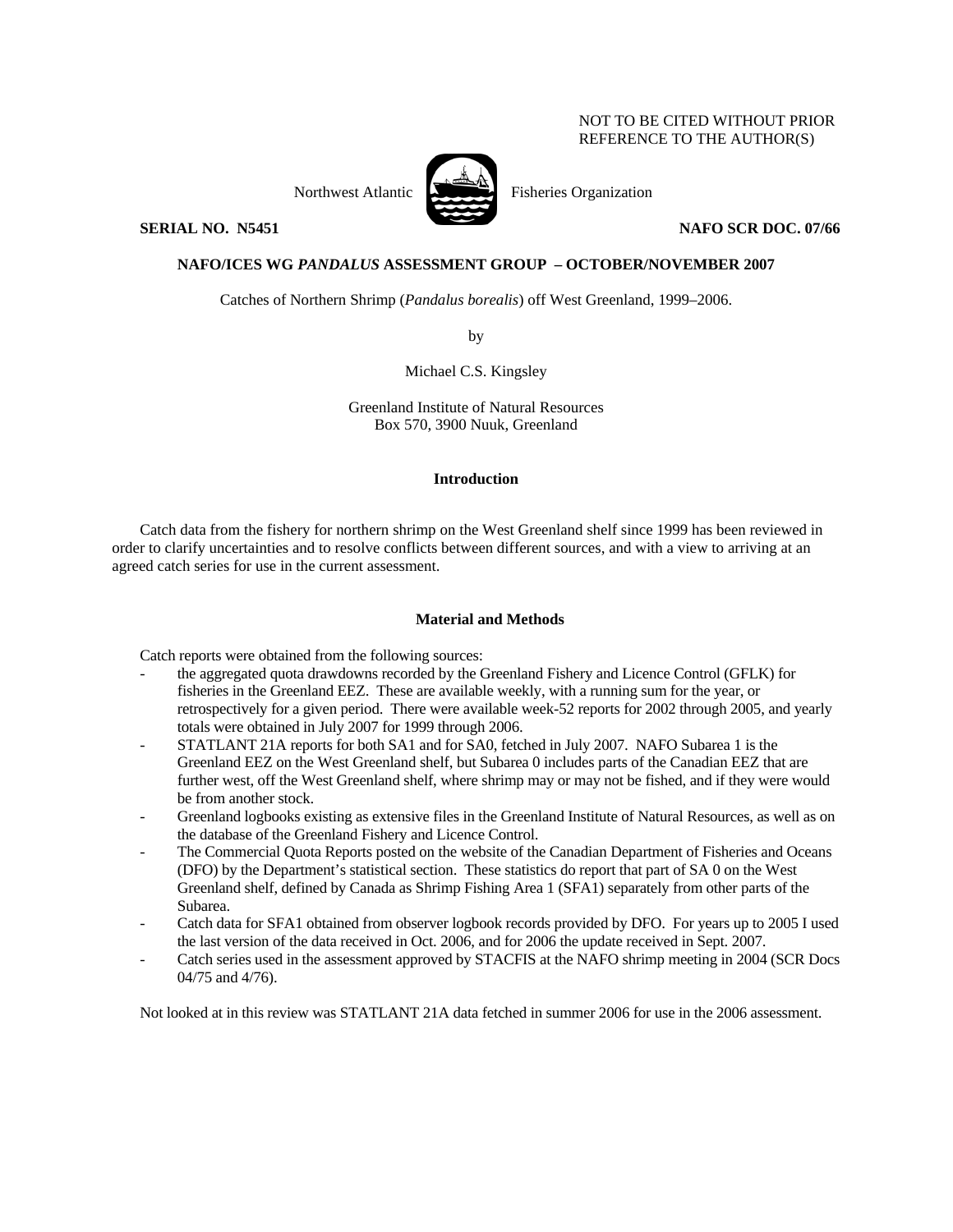### **Discussion and Results**

Catch reporting in the West Greenland fishery has suffered recent upheavals. Up to 2003, logbook records under-reported catches, owing to a prevalent system of overpacking under which packed weight exceeded nominal weight; the nominal weight however being that recorded in the logbook and on sales slips. From 2004 logbook records have been required to be the live weight of the catch and overpacking has been forbidden, and in 2003 a series of annual correction factors was presented to the NAFO Scienfitic Council (SCR Doc. 03/74). For shrimp produced<sup>1</sup> on board by the sea-going fleet the logbook entry for the 'live weight' is arrived at in practice by adding a correction factor to the packed weight. Discards are separately recorded in the logbooks.

Up to 2004, quota drawdowns relied on sales slips and therefore suffered from the same under-reporting problems as the logbooks. Since the change in the regulations in 2004, quota drawdown for shrimps produced at sea by the sea-going fleet have been based on logbook records of live weight, including discards. However, quota drawdowns for shrimp landed for processing at shore stations in Greenland—i.e. nearly 100% of the catch of the coastal fleet and a required 25% of the catch of the sea-going fleet, totalling 50–60% of the Greenland catch—have continued to be based on sold weights, which are less than both live-caught and landed weights by an allowance for crushed, broken, or otherwise unusable shrimps. A recent proposal to amend the law so that all quota drawdowns and tactical fishery management would be based on live weights was withdrawn after the industry protested at the expected resulting reduction in allowed catches. Therefore, although the quota drawdown records might be accurate, as they are scrutinised both by regulators and industry, they continue to be partly one thing, partly another, and are not a suitable source of catch data for assessment modelling. However, owing to a misapprehension, they were used as the source of catch data for the assessment in 2006.

STATLANT data is derived from reports made by national agencies responsible for fisheries statistics. It appears often to be late—owing to the time it takes to work through the various systems—and sometimes wildly at variance with other sources. For Greenland (SA1), the STATLANT data for 2005 and 2006 appears to be in arrears, and for Canadian 0A data the reports for 2000 and 2003 are at variance with other sources. Being a large-scale international system, it is not apt to provide fine-scale information.

The Canadian Quota Report pages give the appearance of being conscientiously maintained and provide detailed information on catches for shrimp fishery management areas that are smaller than NAFO Divisions, by quota. They also tabulate TACs and quotas, now both as originally allowed and subsequently adjusted<sup>2</sup>. Monthly or seasonal data on catches is not available from this source.

The Canadian fishery in SFA1 is reported as having 100% observer coverage, and observers' logbooks provide another source of data on catch and bycatch.

The collected data for the years 1999–2007 has been tabulated. For Greenland data in 1999 and 2001, the catches used in SCR 04/75 and 04/76 were close to the STATLANT 21 catch data if the overpacking correction from SCR 03/74 was applied. For 2000, the catch used in SCR 04/75 was between the corrected STATLANT 21 catch and the corrected logbook catches, but closer to STATLANT. For 2002–2003, the catches in SCR 04/75 were closest to the corrected logbooks. Therefore, catches in SA1 used in the 2007 assessment are: up to 1998, catch series from SCR 04/75; for 1999 to 2001, STATLANT 21 as fetched in July 2007, with overpacking correction from SCR 03/74; for 2002–2003, logbook data with overpacking correction; for later years, logbook data uncorrected.

For all years, I have preferred the DFO Quota Reports as the source for catches in Canadian SFA1; given the large discrepancies for 2000 and 2003 between the Quota Reports and STATLANT 21 data it seems unwise to rely on the latter. And although the summed observer logbook records from Canada for SFA1 disagree in all years with the Quota Reports, the differences remain generally below 15% (although for 2006 they differ by much more than this), and it looks as though these two sources do constitute some kind of attempt to report the same thing. This is not alwayts true for the Canadian STATLANT data, which at times appears to be reporting something completely different.

The resulting catch series used in the 2007 assessment is that given in the twelfth line of the Table. Catches in 2003–2005 are made 8–12% larger those used in 2006, owing to the abandonment of the GFLK quota drawdowns as the source of catch information and their replacement by logbook records. The catch for 2002 is made 0.08% less than that used in 2006.

 $\overline{a}$ 

<sup>&</sup>lt;sup>1</sup> i.e. prepared and packed as a consumer product.

 $^{2}$  e.g. for overruns on quotas in (a) previous year(s). Adjustments tend to be less than 5 tons.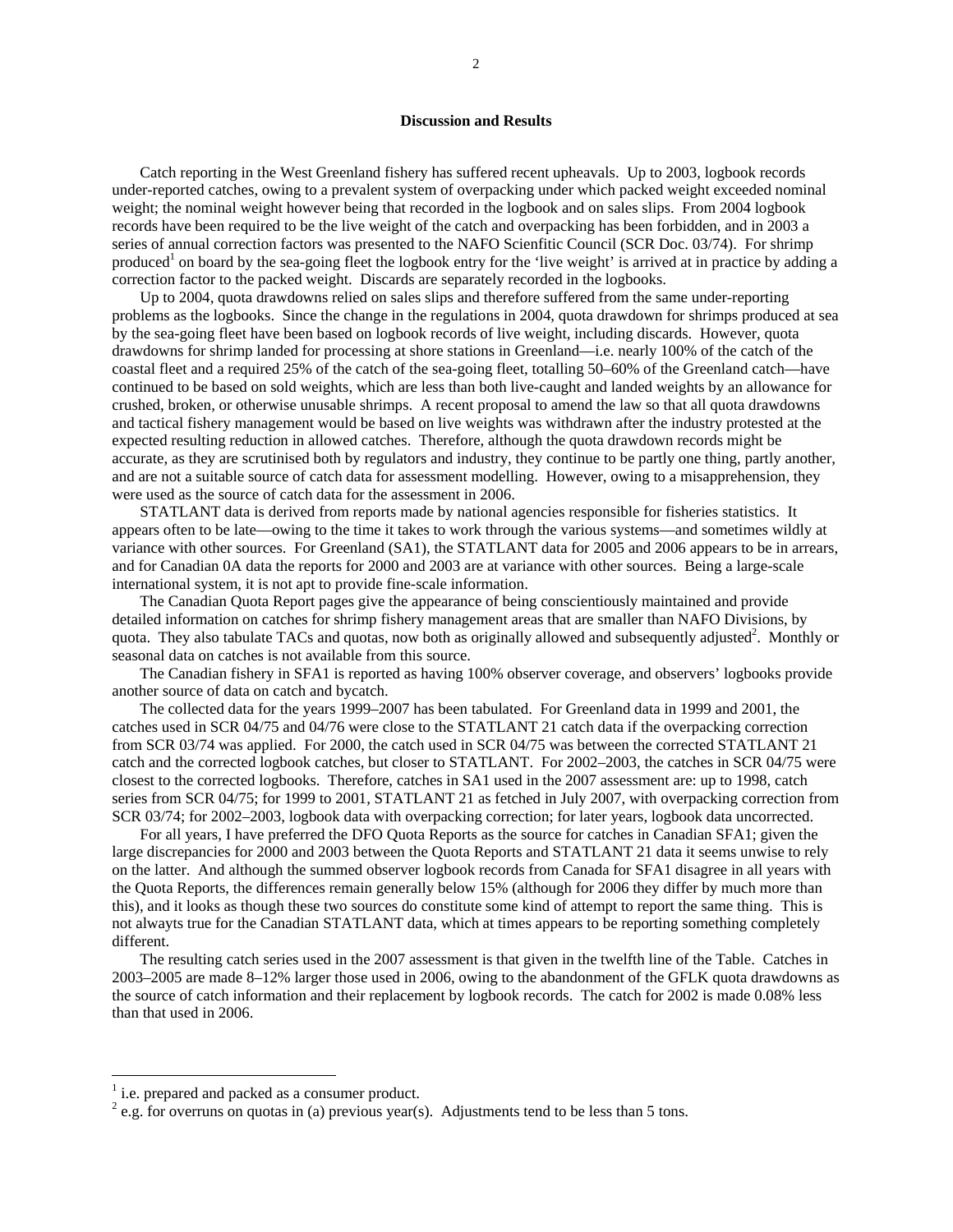### **Conclusion**

Up to 1998, the catch series used in the 2007 assessment is that used in 2004. From 1999, catches used are as given in the twelfth line of the Table. For 1999–2001 these are Greenland STATLANT 21A, corrected for underreporting, added to Canadian Quota Reports for SFA1. For 2001–2003, they are Greenland logbooks, corrected for under-reporting, added to Canadian Quota Reports for SFA1. After 2003, they are Greenland logbooks uncorrected, added to Canadian Quota Reports for SFA1. Catches for 2003–2005 are 8–12% larger those used in 2006, owing to the abandonment of the GFLK quota drawdowns as the source of catch information and their replacement by logbook records. Since the catches that might be sustained in future are reckoned from the catches that have been sustained in the past, this change may entrain further increases in those estimates.

### **Acknowledgements**

I thank Mads Trolle Nedergaard and Mads Rossing Lund of the Greenland Fishery and Licence Control for patient explanation of the intricacies of the licensing and management of the West Greenland shrmp fishery, as well as for help in extracting data from the GFLK database, and David Orr, Pat Veitch and Tim Siferd of DFO for providing catch, by-catch and effort data for the Canadian fishery in Shrimp Fishing Area 1. Janet Conlin of the DFO Statistical service helped with information on the Quota Report system.

#### **References**

- HVINGEL, C. 2003. Correction of reported past catches of Northern shrimp within the Greenland EEZ to conform to a revision of reporting practices. NAFO SCR Doc. 03/74 Ser. No. N4913. 3 pp.
- HVINGEL, C. 2004. The fishery for Northern Shrimp *(Pandalus borealis*) off West Greenland, 1970–2004. NAFO SCR Doc. 04/75, Ser. No. 4914. 24 pp.
- HVINGEL, C. 2004. An assessment of the shrimp stock off West Greenland. NAFO SCR Doc. 04/76, Ser. No. 5046. 17 pp.
- KINGSLEY, M.C.S. 2006. A provisional assessment of the shrimp stock off West Greenland in 2006. NAFO SCR Doc. 06/72, Ser. No. 5322. 14 pp.